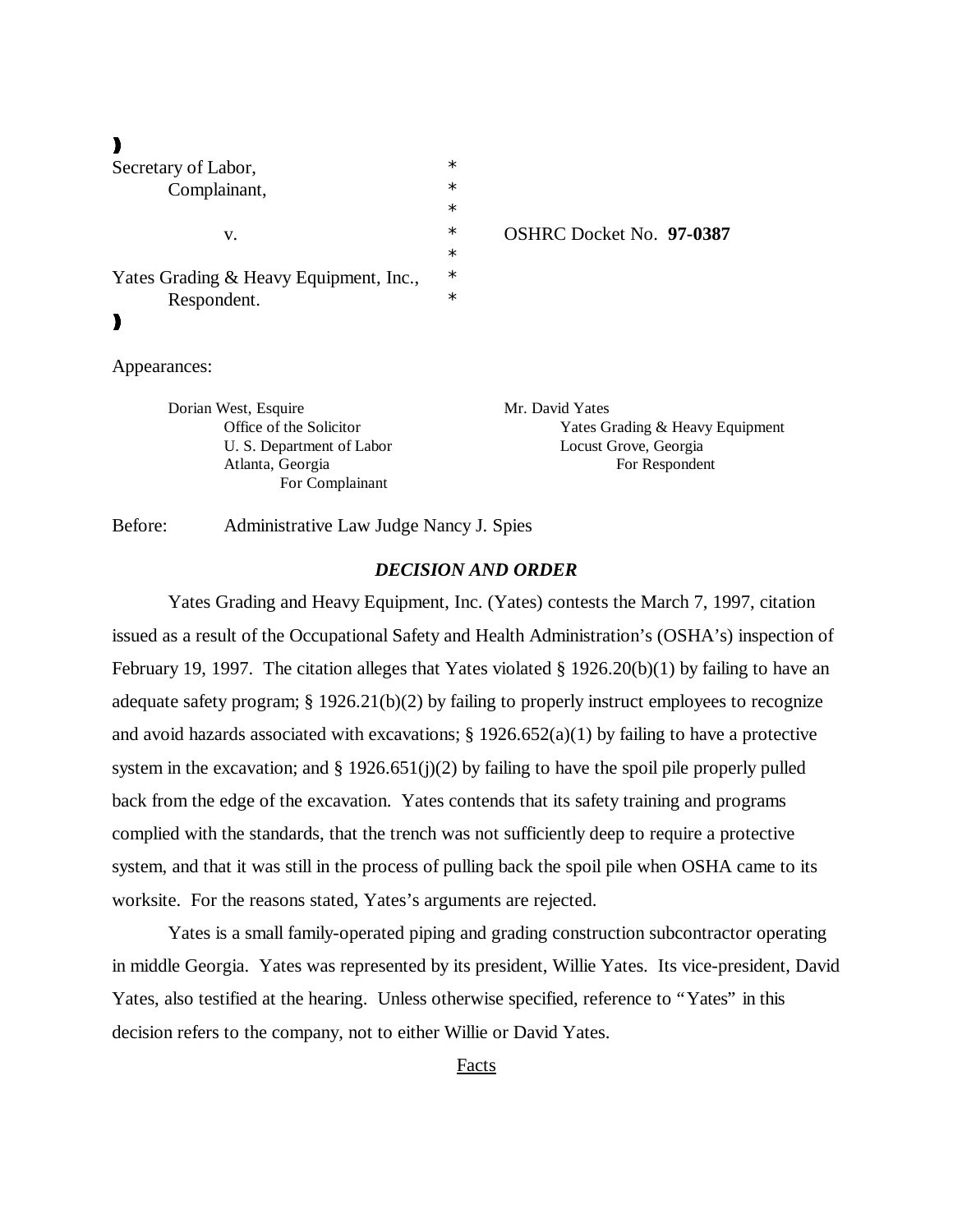At the time of the inspection, Yates was in the process of installing sewer pipes for a subdivision in Fayetteville, Georgia. It had laid between 100 to 150 feet of pipe as it reached the Old North Road. With a house and fence on one side and woods on the other, Yates had a narrow area within which to dig the excavation and lay the pipe. Since the roadway was needed for access, Yates was digging the excavation and backfilling it as soon as the pipe could be laid (Tr. 122). As Yates's employees excavated across the road, one of the neighbors complained to OSHA that employees were working in a 9-foot trench with straight sidewalls. Some hours later, OSHA compliance officer Patricia Morris arrived at the worksite, and the neighbor met her saying that the trench he had complained about had already been backfilled (Tr. 64). Morris conducted the investigation which resulted in the citation.

# Discussion

In order to establish a violation of an occupational safety or health standard, the Secretary has the burden of proving: (a) the applicability of the cited standard, (b) the employer' s noncompliance with the standard's terms, (c) employee access to the violative conditions, and (d) the employer's actual or constructive knowledge of the violation (*i.e.*, the employer either knew, or with the exercise of reasonable diligence could have known, of the violative conditions).

*Atlantic Battery Co.,* 16 BNA OSHC 2131, 2138 (No. 90-1747, 1994).

Items 1a and 1b: Alleged Serious Violations of §§ 1926.20(b)(1) and .21(b)(2

The Secretary alleges that Yates did not have an adequate safety program which addressed anticipated hazards in violation of § 1926.20(b)(1). The standard provides:

> It shall be the responsibility of the employer to initiate and maintain such programs as may be necessary to comply with this part.

The Secretary also alleges that Yates did not adequately train employees to recognize and avoid hazards in violation of § 1926.21(b)(2). The standard requires:

> The employer shall instruct each employee in the recognition and avoidance of unsafe conditions and the regulations applicable to his work environment to control or eliminate any hazards or other exposure to illness or injury.

Neither §§ 1926.20(b)(1) (safety program requirements) or .21(b)(2) (the safety training standard) specifies exactly what programs or instructions employees must receive. The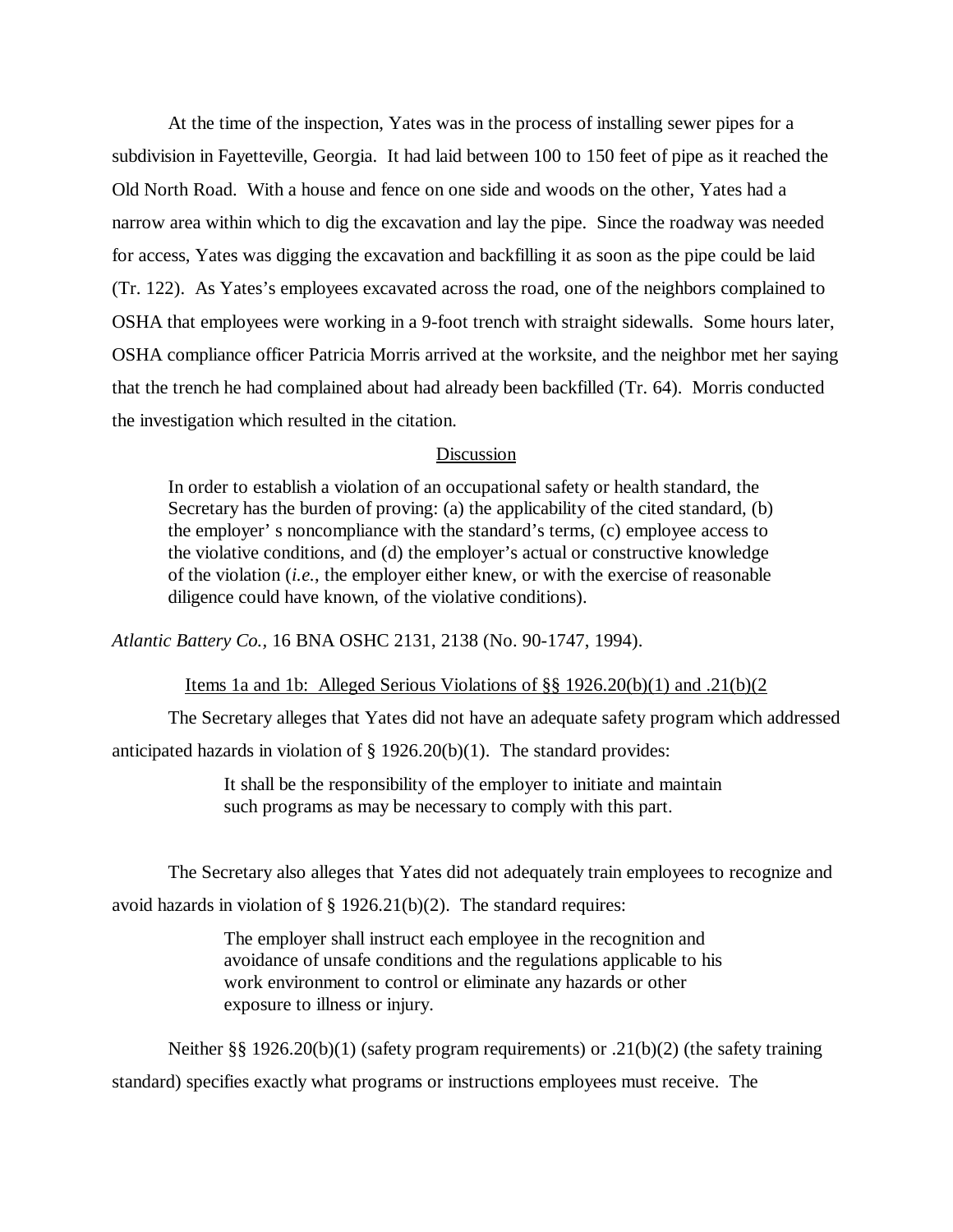Commission and the courts have held that an employer must include in its programs and must train its employees to recognize and avoid the hazards of which a reasonably prudent employer would have been aware. Or, stated another way, it must instruct its employees in what they may reasonably be expected to encounter in their work. *E.g., R & R Builders, Inc.,* 14 BNA OSHC 1844 (No. 88-282, 1991); *Pressure Concrete Const. Co.,* 15 BNA OSHC 2011 (No. 90-2668, 1992).

As part of Yates's regular operations, its employees excavate and lay pipe. Long-term employee Curtis Brooks described his work as a "ditch man." He entered and walked along the newly-dug excavations to even out the gravel and make sure the pipe is laid on grade. He bent over to grease the bell of the pipe and later re-entered the excavation so that the next section of pipe could be laid into the bell (Tr. 50-56, 200). During these times, the "ditch man" was subjected to the possibility of cave-ins. This fact was not lost on Yates. Yates instructed the "bank man" (the employee remaining at ground level who overlooks the excavation from the bank) to assist the ditch man with gravel, pipe, or whatever was needed and "to help your ditch man watch his banks" and "look for cave ins." The bank man was to warn the ditch man to get out of the excavation or "tell the backhoe operator to pull that little section of dirt that looked like it was about to cave in" (Tr. 130, 134, 139, 150). Thus, Yates clearly recognized that its employees could encounter hazards as they performed their work. For the reasons explained below, Yates safety training and instructions were inadequate to address those hazards.

Employee witnesses demonstrated little knowledge of safety provisions relating to excavations. In large part, this must be attributed to Yates's decision that employees should heavily rely on the knowledge of the competent person. Employees did not need specific safety knowledge of their own (Tr. 126-27, 132, 149, 165-66). When asked whether he considered the trench to be safe, Curtis Brooks replied that (Tr. 197) :

> Well, the only answer I can give you, I'm used to being in ditches like that. And it may have not been safe enough for OSHA, but, you know, I know how to just go in there and do it and come out. So that's the only way I can answer that.

Yates is correct that not all employees must be trained on proper excavation procedures to the extent that a "competent person" would. (For this reason, the Secretary's test-like questions to employee witnesses were not helpful on the issue.) However, employees must be given the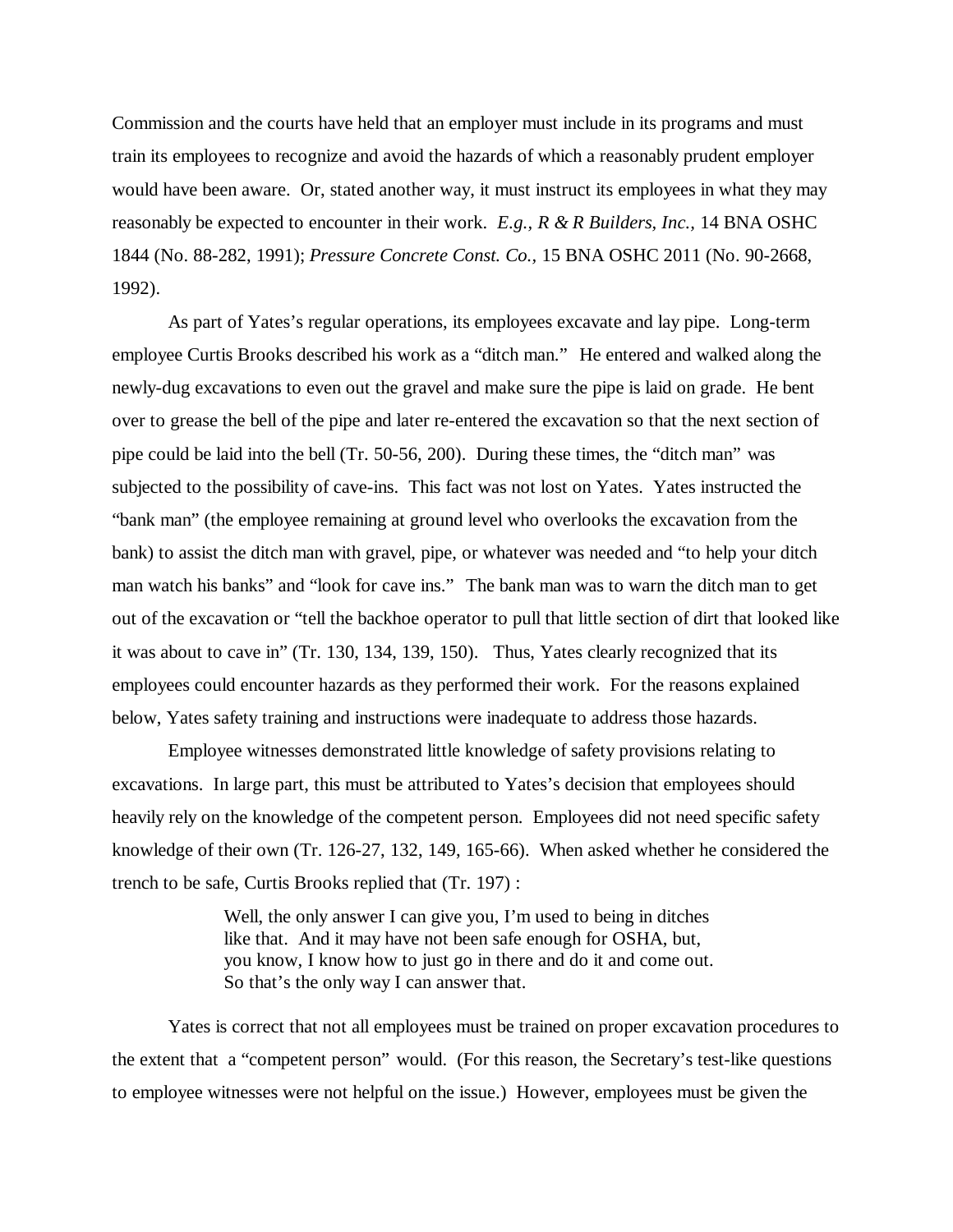rudiments of sloping, shoring, storing of the spoil pile, and other safety requirements, regardless of whether a competent person is at the jobsite. Otherwise, employees do not have the safety information they need to protect themselves if the competent person is unavailable or if the competent person decides to ignore safety requirements.

Specifically, based upon this judge's evaluation of the witnesses, Yates's "safety meetings," allegedly conducted when a new job began and in the truck as employees traveled to the worksite each day, were job related discussions rather than safety instructions. The fact that some general safety advice, such as "be careful," "do not be in a hurry," or "[w]atch out for rocks, and cracks in ditches," was mentioned does not change the character of the discussions (Tr. 32, 60, 133-34, 152).

Nor would Yates's written "safety program" constitute compliance with either standard. Other than addressing the use of ladders in excavations, no other part of Yates's 14-point, one page "safety program" specifically related to trenching (Exh. C-1). David Yates's competent person training manual, kept from years earlier, was periodically loaned to certain employees (Exh. R-1). However, the manual was not given to most employees and was not provided at the beginning of the employees' employment (Tr. 126, 160-61). There is a significant difference between handing out a large booklet for employees to study at home, if they wished, and providing training on the contents of the manual.

Yates's safety program and employee training did not sufficiently instruct employees to recognize and avoid hazards they could anticipate while excavating. *See Gary Concrete,* 15 BNA OSHC 1051, 1055 (No. 86-1087, 1991) (awareness of skill needed, but little specific training on methods). A violation of these standards is serious if the specific deficiency (*i.e.* trench cave-ins) is serious. In this case, the Secretary has established that death or serious bodily injury is the probable result of a cave-in. Violations of the safety program and the safety training standards  $(\frac{8}{8}, \frac{1926.20(b)(1)}{1})$  and  $21(b)(2))$  are affirmed as serious.

# Item 2: Alleged Serious Violation of § 1926.652(a)(1)

The Secretary alleges that Yates violated  $\S 1926.652(a)(1)$  by failing to slope the excavation. The standard provides:

> Each employee in an excavation shall be protected from cave-ins by an adequate protective system designed in accordance with paragraph (b) or  $(c)$  of this section except when  $\dots$  (ii) Excavations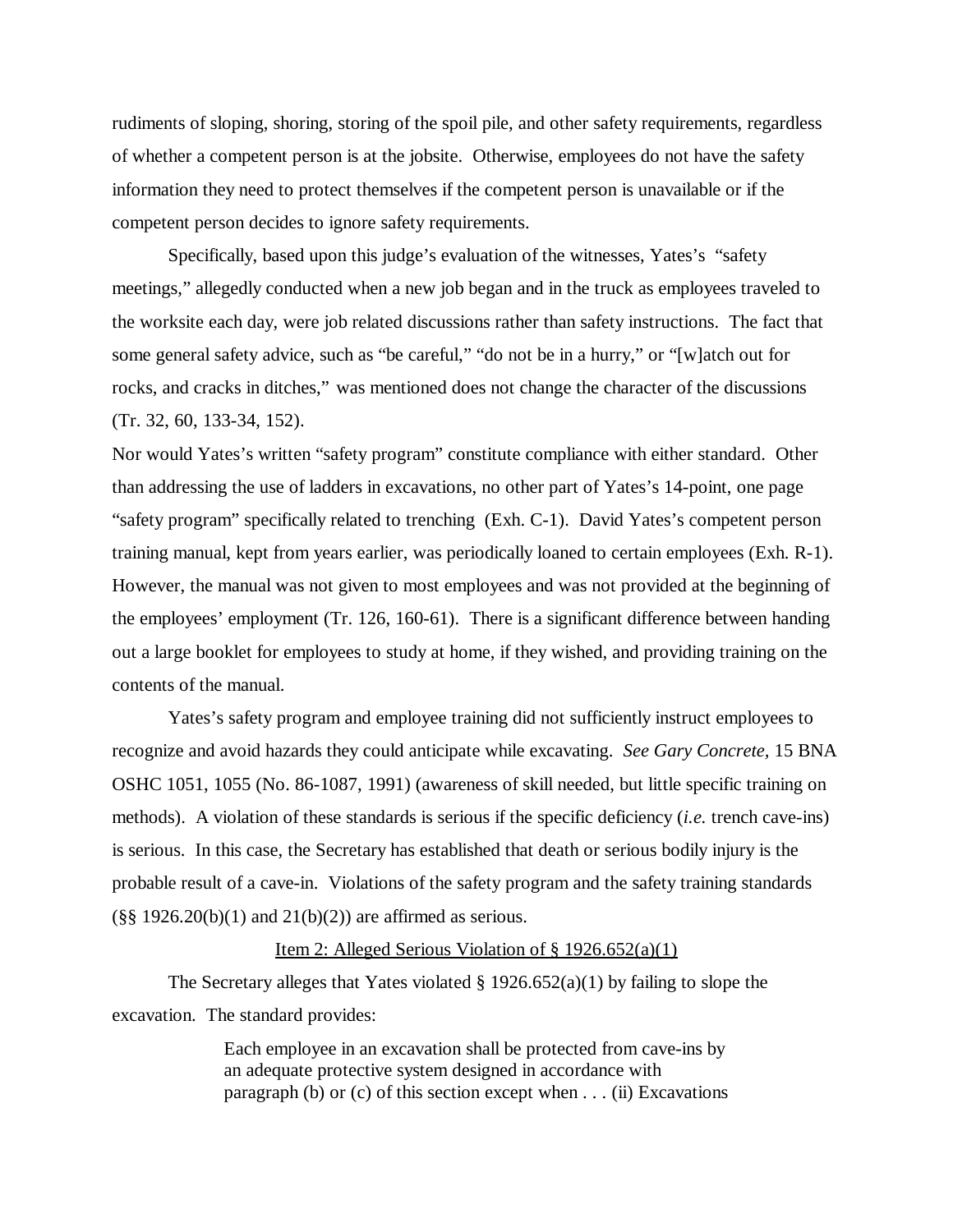are less than 5 feet (1.52 m) in depth and examination of the ground by a competent person provides no indication of a potential cave-in.

The excavation was not sloped, shored, protected by a trench box, or protected by use of some other system as required for either Type B or Type C soil. The excavation was dug in Type B or Type C soil (Exh. C-13; Tr. 14, 73-75, 167, 184). As stated, "ditch man" Curtis Brooks was exposed to the hazard of cave-ins while he was working inside the excavation. The knowledge of David Yates, a supervisor who was on site directing the operation, is imputed to the company. *Hamilton Fixture,* 16 BNA OSHC 1073, 1086-87 (No. 88-1720, 1993). Thus, if the excavation was 5 feet or greater in depth, the Secretary has proven the violation.

# *Measurements of the Excavation*

Morris measured and photographed the excavation. Yates disputes two of her measurements: the depth, and the bottom width of the excavation. To measure the depth of the excavation, Morris leaned her engineering rod against the side wall. The rod showed between  $5\frac{1}{2}$ to 6 feet. In an attempt to be conservative and to allow for the fact that the side walls leaned outward somewhat, she estimated the depth to be 5½ feet. Morris did not measure the bottom width of the excavation. She believed that a 48-inch bucket was used to dig the excavation, a fact that Yates disputes. In any event, Morris testified that the bottom width of the excavation appeared to be approximately 4 feet (Exh. C-6; Tr. 65, 72).

Yates contends that the backhoe bucket used to dig the excavation was 24 inches. It, thus, contends that the bottom width of the excavation was no greater than 24 inches. Using this dimension and the Secretary's other measurements, Yates argues that an algebraic formula proves that the true depth of the excavation was not greater than 4 feet, 5 inches (Exh. R-2).

There are several flaws in Yates's argument. It cannot be assumed that the bottom width is 24 inches simply because Yates refers to the bucket size as 24 inches.<sup>1</sup> Even backhoe operator David Yates was unsure of the actual bucket size, believing that the "24-inch" bucket may have

<sup>&</sup>lt;sup>1</sup> The undersigned considered Yates's estimate of the number of pipes arguably fitting within the excavation, as shown by photograph Exhibit C-13. The photograph does not appear to show the complete width of the excavation. In fact, photograph Exhibit C-7 shows a wider area than appears on Exhibit C-13. A comparison of the backhoe tractor tread and the bucket in photograph Exhibit C-3 would, likewise, tend to support a larger bucket size. In any event, these discrepancies illustrate a well-accepted fact that the angle from which photographs are taken can result in optical distortions. Photographs cannot be used to measure to scale.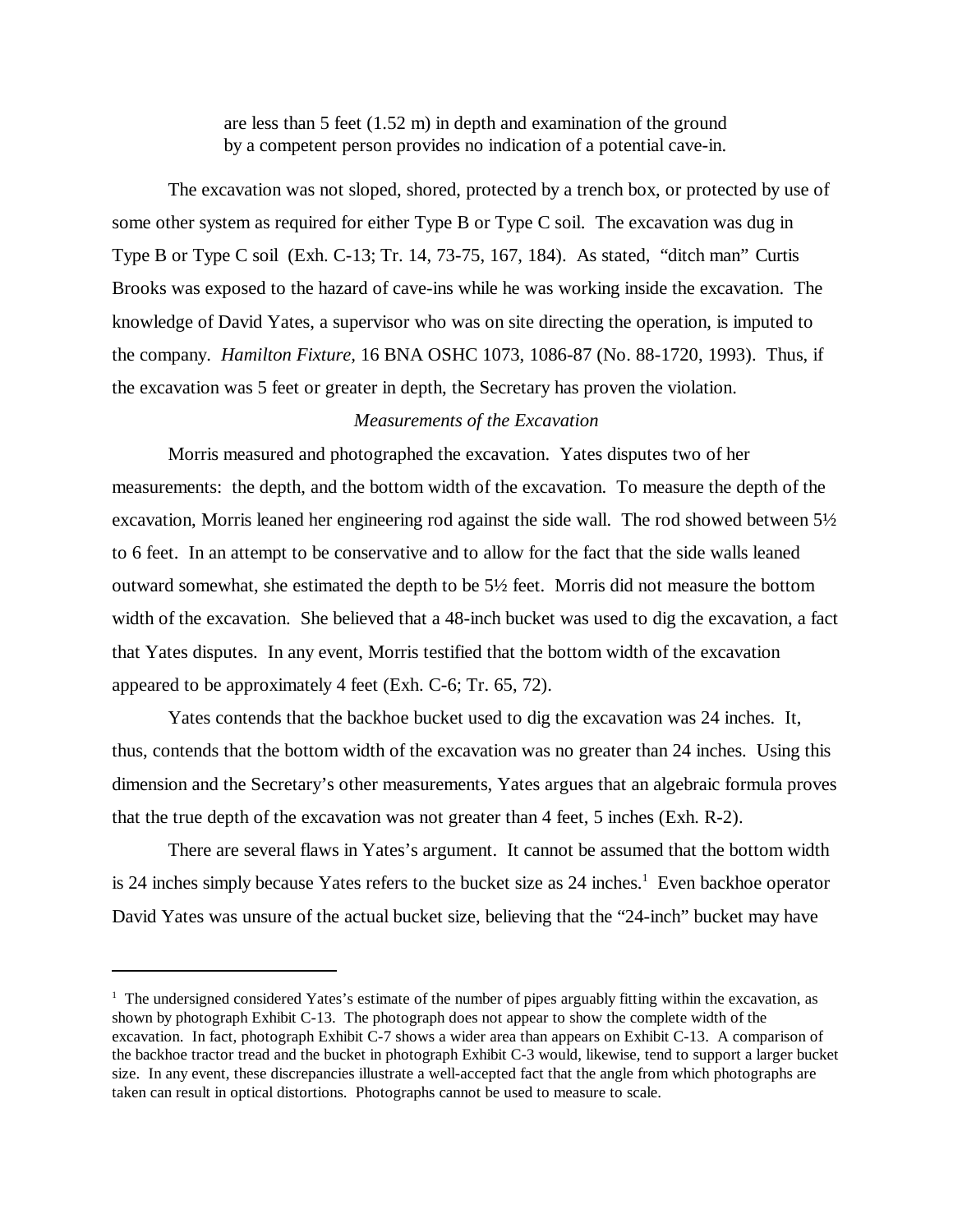been 28-inches wide (169). It must be assumed that several inches of soil would be disturbed on both sides as the bucket dug. Yates earlier responded to the Secretary's interrogatories that the bottom width measured 36 inches. This late change in the alleged dimensions is afforded less credibility. Further flaws exist in Yates's theory. The side walls of the excavation did not make an exact angle. The angle is unknown. Nor can Yates subtract the 8-inch pipe laying on the bottom of the excavation from the depth measurement. Brooks was exposed at an area below the pipe (and footprints) seen on the photographs (Exh. C-13; Tr. 47, 199). Finally, the Secretary's depth measurement is supported by the testimony of employee Brooks. Brooks, who is 5 ft 6 inches tall, recalled that at the point where he was working the bank was at or above his head. He estimated that the trench was approximately 6-feet deep (Tr. 198-199). Brooks was a credible witness.

Since the excavation was at least 5½ feet deep, Yates violated the standard. The violation of  $\S$  1926.652(a)(1) is affirmed as serious.

# Item 3: Alleged Serious Violation of § 1926.651(j)(2)

The Secretary alleges that Yates's spoil pile was placed too close to the edge of the excavation in violation of § 1926.651(j)(2). The standard requires:

> Employees shall be protected from excavated or other materials or equipment that could pose a hazard by falling or rolling into excavations . . . by placing and keeping such materials or equipment at least 2 feet (.61 m) from the edge of excavations, or by the use of retaining devices . . . .

The exhibits and testimony amply establish that a large spoil pile of unstable dirt was placed immediately on the edge of the excavation (Exh. C-9; Tr. 16). Yates argues that backhoe operator David Yates had not had an opportunity to pull the spoil pile further back. Since Curtis Brooks was sent into the excavation while the excavated material was stored at the edge, the argument has no significance. The spoil pile must be pulled away from the edge *before* employees enter the excavation. It is questionable whether Yates customarily complied with 2-foot requirement. Curtis Brooks estimated that the spoil pile may have been moved back as far as 1 foot during earlier periods of excavation at the worksite (Tr. 195). Yates violated the terms of the standard. As discussed, Yates had knowledge of these conditions. Employees may be exposed to broken bones from falling rocks or death from cave-ins made more likely because of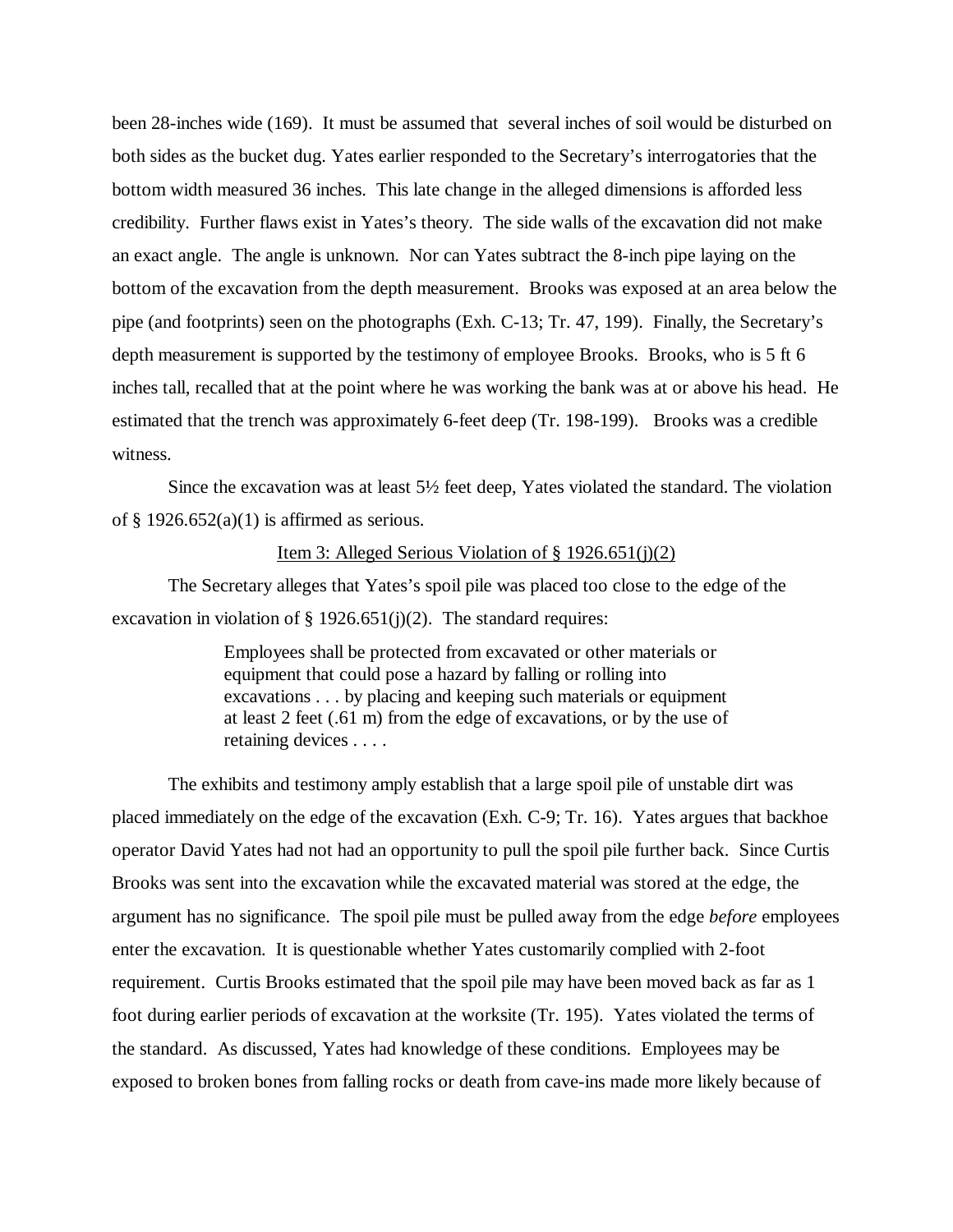the extra weight the spoil pile places on the excavation walls. The violation of  $\S 1926.651(j)(2)$  is affirmed as serious.

#### Penalty

The Commission must give "due consideration" to the size of the employer's business, the gravity of the violation, the employer's good faith, and history of past violations in determining an appropriate penalty. *J.A. Jones Constr. Co.,* 15 BNA OSHC 2201, 2213-14 (No. 87-2059, 1993). These factors are not accorded equal weight. The gravity of the violation is the primary element in the penalty assessment. *Trinity Indus.,* 15 BNA OSHC 1481, 1483 (No. 88-691, 1992).

Gravity includes considerations of the severity of an accident and the probability that it might occur. The safety program, training, and spoil pile violations presented real, but less immediate, dangers than the failure to use a protective system for the excavation. Thus, the gravity of the latter violation is the highest of the four. One employee was exposed for relatively short periods of time to hazards of a potential cave-in or being hit by a falling spoil pile. All employees were affected by failure to have a safety program and safety training. Yates is a small company with less than 10 employees (Tr. 82-84, 101). Unlike for the Secretary's recommended penalty, a "small size" credit will be allowed for each of the violations. Also, varying amounts of credit are permitted for good faith, depending upon the nature of the violation, *i.e.,* very little credit can be afforded for the safety program or training violations. For these reasons, penalties for grouped items 1a and 1b are assessed at \$500.00; for item 2, \$3,250.00; and for item 3, \$300.00.

#### FINDINGS OF FACT AND CONCLUSIONS OF LAW

The foregoing decision constitutes the findings of fact and conclusions of law in accordance with Rule 52(a), Fed. R. Civ.P.

# **ORDER**

Based on the foregoing decision, it is ORDERED:

1. Items 1a & 1b  $(\S\$  1926.20(b)(1) and .21(b)(2)) are affirmed with a penalty in the amount of \$500.00 assessed;